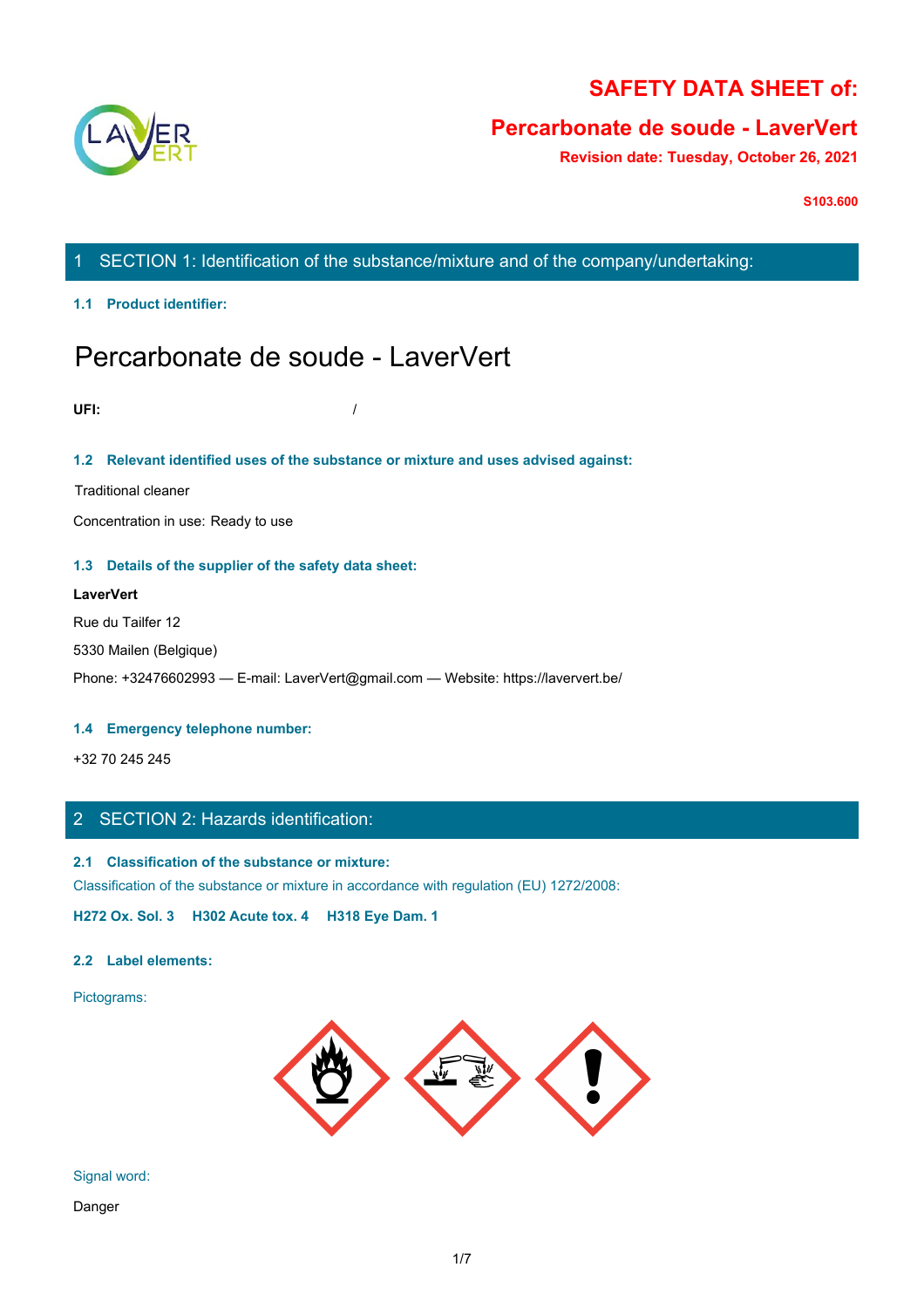### Hazard statements:

| Hazard statements:        |                                                                                                                                     |  |
|---------------------------|-------------------------------------------------------------------------------------------------------------------------------------|--|
| H272 Ox. Sol. 3:          | May intensify fire; oxidiser.                                                                                                       |  |
| H302 Acute tox. 4:        | Harmful if swallowed.                                                                                                               |  |
| H318 Eye Dam. 1:          | Causes serious eye damage.                                                                                                          |  |
|                           |                                                                                                                                     |  |
| Precautionary statements: |                                                                                                                                     |  |
| P210:                     | Keep away from heat, hot surfaces, sparks, open flames and other ignition<br>sources. No smoking.                                   |  |
| P220:                     | Keep away from clothing and other combustible materials.                                                                            |  |
| P280:                     | Wear protective gloves, protective clothing, eye protection, face protection.                                                       |  |
| P301+P310:                | IF SWALLOWED: Immediately call a POISON CENTER or doctor                                                                            |  |
| P305+P351+P338:           | IF IN EYES: Rinse cautiously with water for several minutes. Remove contact<br>lenses, if present and easy to do. Continue rinsing. |  |
| P501:                     | of<br>contents/container<br>with<br>Dispose<br>in<br>accordance<br>local/regional/national/international regulations.               |  |
| Contains:                 |                                                                                                                                     |  |
| Sodium Percarbonate       |                                                                                                                                     |  |
|                           |                                                                                                                                     |  |

# Contains:

### **2.3 Other hazards:**

None with the contract of the contract of the contract of the contract of the contract of the contract of the contract of the contract of the contract of the contract of the contract of the contract of the contract of the

# 3 SECTION 3: Composition/information on ingredients:

| Sodium Percarbonate | ≤ 100 % $ $ | CAS number:                                 | 15630-89-4                                                            |
|---------------------|-------------|---------------------------------------------|-----------------------------------------------------------------------|
|                     |             | EINECS:                                     | 239-707-6                                                             |
|                     |             | REACH Registration number: 01-2119457268-30 |                                                                       |
|                     |             | <b>CLP Classification:</b>                  | <b>H272 Ox. Sol. 3</b><br>H302 Acute tox. 4<br><b>H318 Eye Dam. 1</b> |

For the full text of the H phrases mentioned in this section, see section 16.

# 4 SECTION 4: First aid measures:

## **4.1 Description of first aid measures:**

Always ask medical advice as soon as possible should serious or continuous disturbances occur.

| <b>Skin contact:</b> | Remove contaminated clothing, rinse skin with plenty of water and immediately<br>transport to hospital.      |
|----------------------|--------------------------------------------------------------------------------------------------------------|
| Eye contact:         | Thoroughly rinse with water (contact lenses to be removed if this is easily done)<br>then take to physician. |
| Ingestion:           | Rinse mouth, do not induce vomiting, take to hospital immediately.                                           |
| Inhalation:          | Let sit upright, fresh air, rest and take to hospital.                                                       |

### **4.2 Most important symptoms and effects, both acute and delayed:**

| <b>Skin contact:</b> | Redness, pain                                               |
|----------------------|-------------------------------------------------------------|
| Eye contact:         | Caustic, redness, blurred vision, pain                      |
| Ingestion:           | Diarrhoea, headache, abdominal cramps, sleepiness, vomiting |
| Inhalation:          | Sore throat, cough                                          |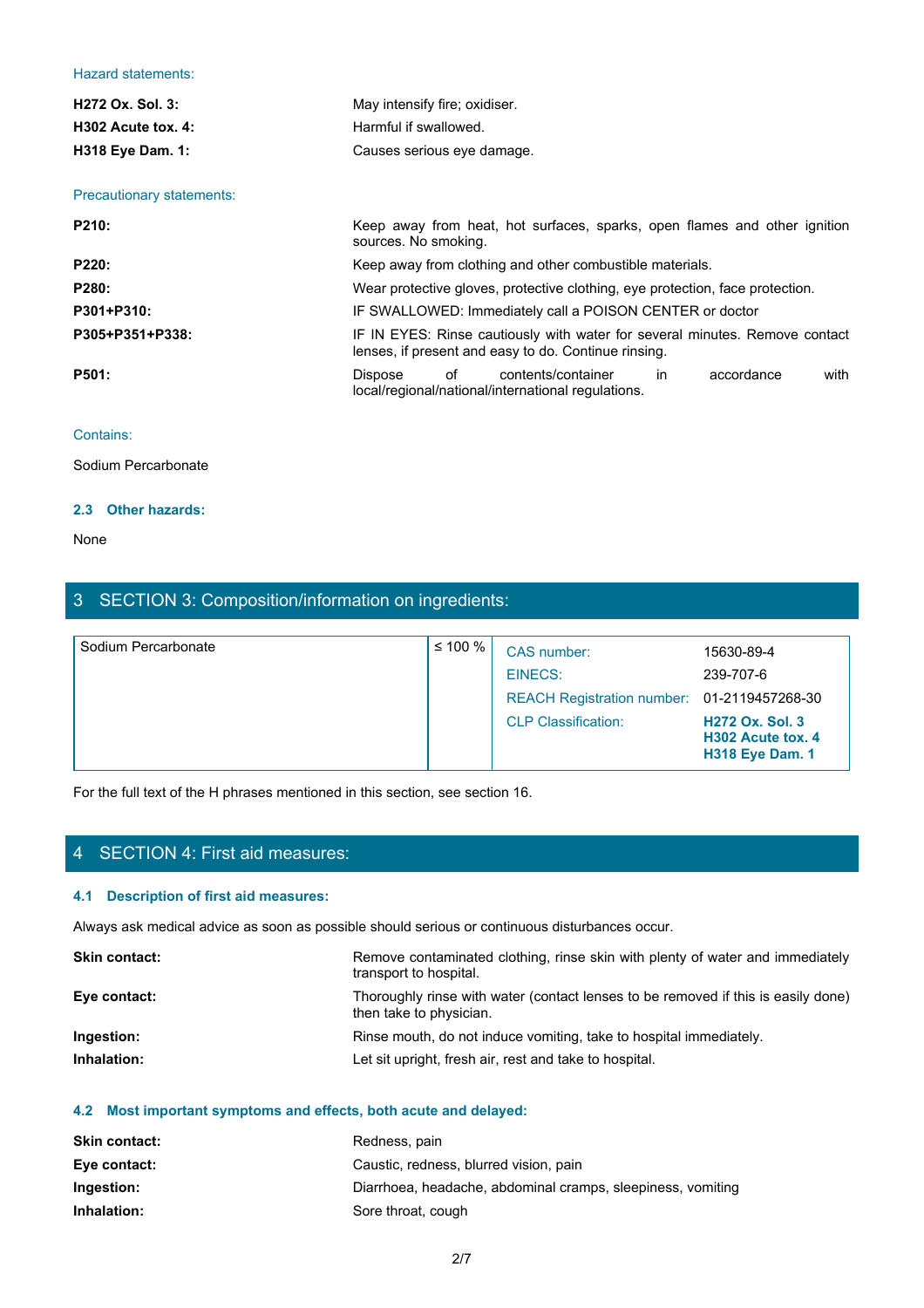### **4.3 Indication of any immediate medical attention and special treatment needed:**

None with the contract of the contract of the contract of the contract of the contract of the contract of the contract of the contract of the contract of the contract of the contract of the contract of the contract of the

# 5 SECTION 5: Fire-fighting measures:

### **5.1 Extinguishing media:**

CO2, foam, powder, sprayed water

#### **5.2 Special hazards arising from the substance or mixture:**

None with the contract of the contract of the contract of the contract of the contract of the contract of the contract of the contract of the contract of the contract of the contract of the contract of the contract of the

### **5.3 Advice for firefighters:**

**Extinguishing agents to be avoided:** None

## 6 SECTION 6: Accidental release measures:

### **6.1 Personal precautions, protective equipment and emergency procedures:**

Do not walk into or touch spilled substances and avoid inhalation of fumes, smoke, dusts and vapours by staying up wind. Remove any contaminated clothing and used contaminated protective equipment and dispose of it safely.

### **6.2 Environmental precautions:**

Do not allow to flow into sewers or open water.

### **6.3 Methods and material for containment and cleaning up:**

Contain released substance, store into suitable containers. If possible, remove by using absorbent material.

### **6.4 Reference to other sections:**

For further information, check sections 8 & 13.

# 7 SECTION 7: Handling and storage:

### **7.1 Precautions for safe handling:**

Handle with care to avoid spillage.

### **7.2 Conditions for safe storage, including any incompatibilities:**

Keep in a sealed container in a closed, frost-free, ventilated room.

### **7.3 Specific end use(s):**

Traditional cleaner

## 8 SECTION 8: Exposure controls/personal protection:

### **8.1 Control parameters:**

Listing of the hazardous ingredients in section 3, of which the TLV value is known

Sodium Percarbonate 10 mg/m<sup>3</sup>

#### **8.2 Exposure controls:**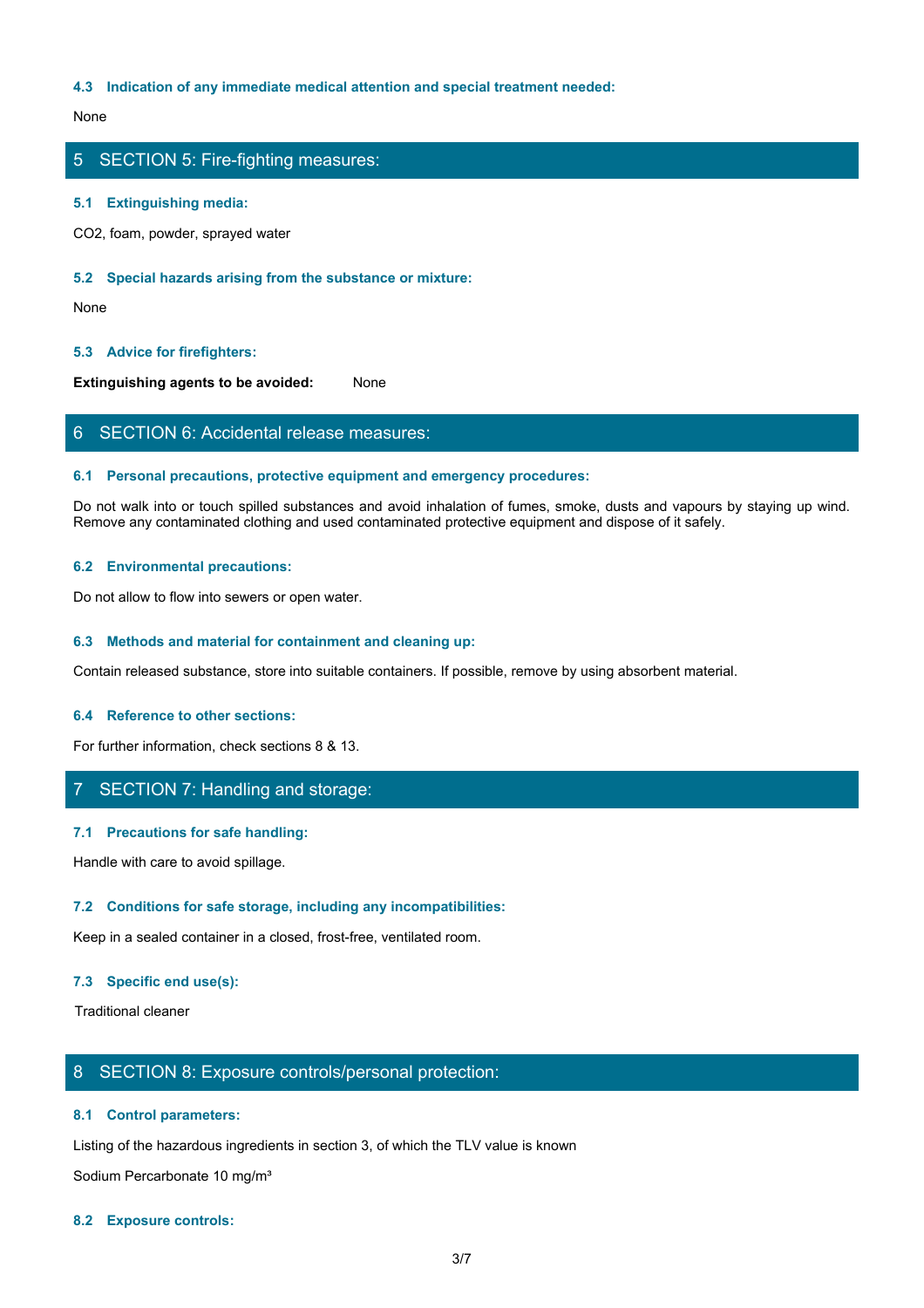| <b>Inhalation</b><br>protection: | Use with sufficient exhaust ventilation. If necessary, use an air-purifying face mask in case of<br>respiratory hazards. Use the ABEK type as protection against these troublesome levels.                                                                                                                                                                        | $\bullet$    |
|----------------------------------|-------------------------------------------------------------------------------------------------------------------------------------------------------------------------------------------------------------------------------------------------------------------------------------------------------------------------------------------------------------------|--------------|
| <b>Skin</b><br>protection:       | Handling with nitril-gloves (EN 374). Breakthrough time: >480' Material thickness: 0,35 mm.<br>Thoroughly check gloves before use. Take of the gloves properly without touching the outside<br>with your bare hands. The manufacturer of the protective gloves has to be consulted about the<br>suitability for a specific work station. Wash and dry your hands. | $\mathbb{F}$ |
| <b>Eye</b><br>protection:        | Keep an eye-rinse bottle within reach. Tight-fitting safety goggles. Wear a face shield and<br>protective suit in case of exceptional processing problems.                                                                                                                                                                                                        | 2            |
| <b>Other</b>                     | Wear impermeable clothing. The type of protective equipment depends on the concentration and                                                                                                                                                                                                                                                                      |              |

# 9 SECTION 9: Physical and chemical properties:

# **9.1 Information on basic physical and chemical properties:**

| <b>Melting point/melting range:</b>                |                    |
|----------------------------------------------------|--------------------|
| <b>Boiling point/Boiling range:</b>                |                    |
| pH:                                                |                    |
| pH 1% diluted in water:                            |                    |
| Vapour pressure/20°C,:                             |                    |
| Vapour density:                                    | Not applicable     |
| Relative density, 20°C:                            |                    |
| Appearance/20°C:                                   | Solid              |
| Flash point:                                       |                    |
| Flammability (solid, gas):                         | Not applicable     |
| Auto-ignition temperature:                         |                    |
| Upper flammability or explosive limit,<br>(Vol %): |                    |
| Lower flammability or explosive limit,<br>(Vol %): | $\prime$           |
| <b>Explosive properties:</b>                       | Not applicable     |
| <b>Oxidising properties:</b>                       | Not applicable     |
| <b>Decomposition temperature:</b>                  |                    |
| <b>Solubility in water:</b>                        | Completely soluble |
| Partition coefficient: n-octanol/water:            | Not applicable     |
| Odour:                                             | characteristic     |
| <b>Odour threshold:</b>                            | Not applicable     |
| Dynamic viscosity, 20°C:                           |                    |
| Kinematic viscosity, 40°C:                         |                    |
| Evaporation rate (n-BuAc = 1):                     |                    |
|                                                    |                    |

# **9.2 Other information:**

| Volatile organic component (VOC): |  |
|-----------------------------------|--|
| Volatile organic component (VOC): |  |
| <b>Sustained combustion test:</b> |  |

# 10 SECTION 10: Stability and reactivity: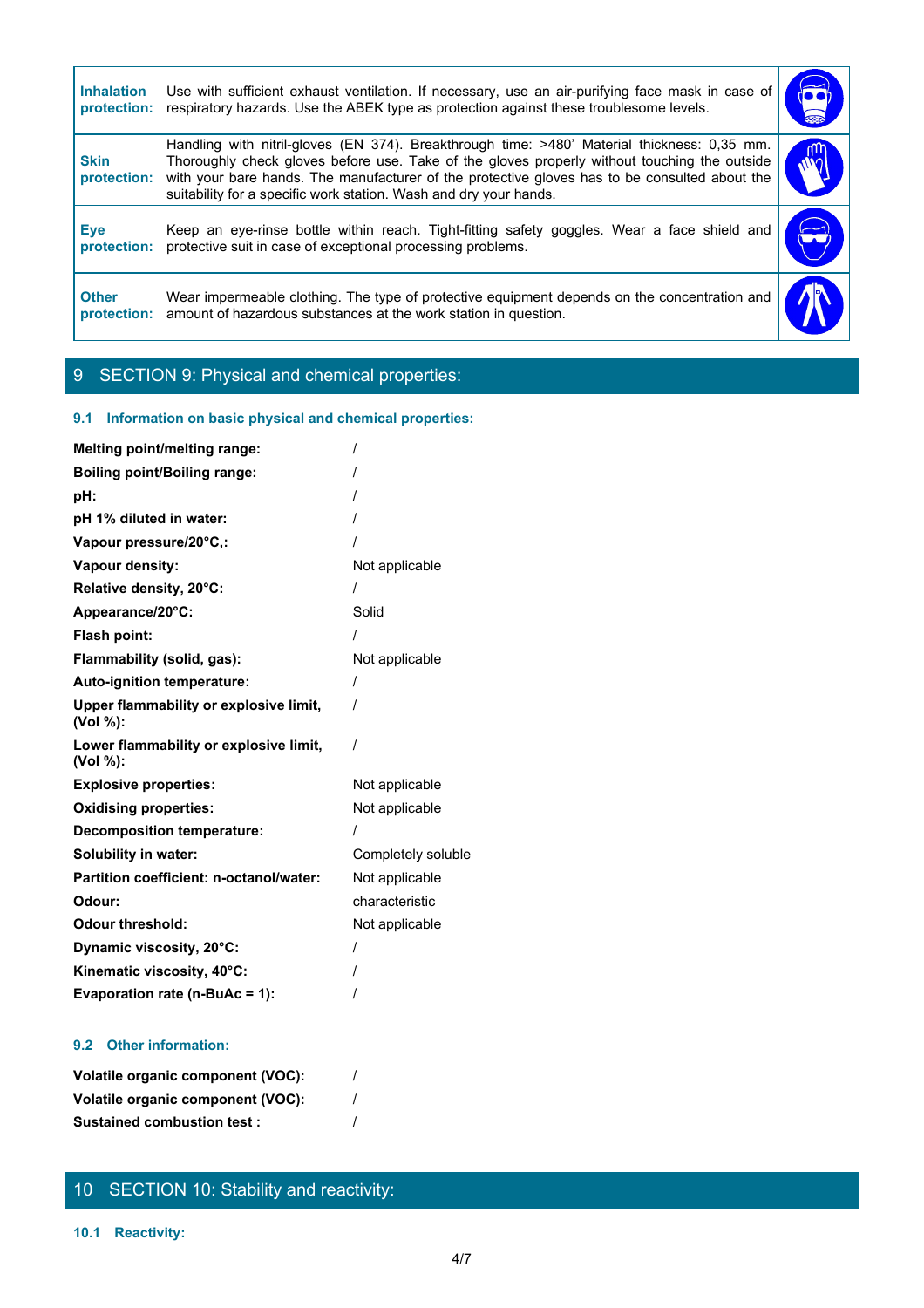Stable under normal conditions.

### **10.2 Chemical stability:**

Extremely high or low temperatures.

### **10.3 Possibility of hazardous reactions:**

None with the contract of the contract of the contract of the contract of the contract of the contract of the contract of the contract of the contract of the contract of the contract of the contract of the contract of the

### **10.4 Conditions to avoid:**

Protect from sunlight and do not expose to temperatures exceeding + 50°C.

### **10.5 Incompatible materials:**

None with the contract of the contract of the contract of the contract of the contract of the contract of the contract of the contract of the contract of the contract of the contract of the contract of the contract of the

## **10.6 Hazardous decomposition products:**

Under recommended usage conditions, hazardous decomposition products are not expected.

# 11 SECTION 11: Toxicological information:

### **11.1 Information on toxicological effects:**

| H302 Acute tox. 4:                     | Harmful if swallowed.      |                    |
|----------------------------------------|----------------------------|--------------------|
| <b>H318 Eye Dam. 1:</b>                | Causes serious eye damage. |                    |
| Calculated acute toxicity, ATE oral:   | 1 034.000 mg/kg            |                    |
| Calculated acute toxicity, ATE dermal: |                            |                    |
| Sodium Percarbonate                    | $DEO$ and $int$            | $1.024 \times 1.8$ |

| Sodium Percarbonate | LD50 oral, rat:                           | 1 034 mg/kg        |
|---------------------|-------------------------------------------|--------------------|
|                     | LD50 dermal, rabbit:                      | $\geq$ 5 000 mg/kg |
|                     | LC50, Inhalation, rat, 4h: $\geq$ 50 mg/l |                    |

# 12 SECTION 12: Ecological information:

### **12.1 Toxicity:**

No additional data available

### **12.2 Persistence and degradability:**

No additional data available

### **12.3 Bioaccumulative potential:**

No additional data available

### **12.4 Mobility in soil:**

| Water hazard class, WGK (AwSV): |                    |
|---------------------------------|--------------------|
| Solubility in water:            | Completely soluble |

## **12.5 Results of PBT and vPvB assessment:**

No additional data available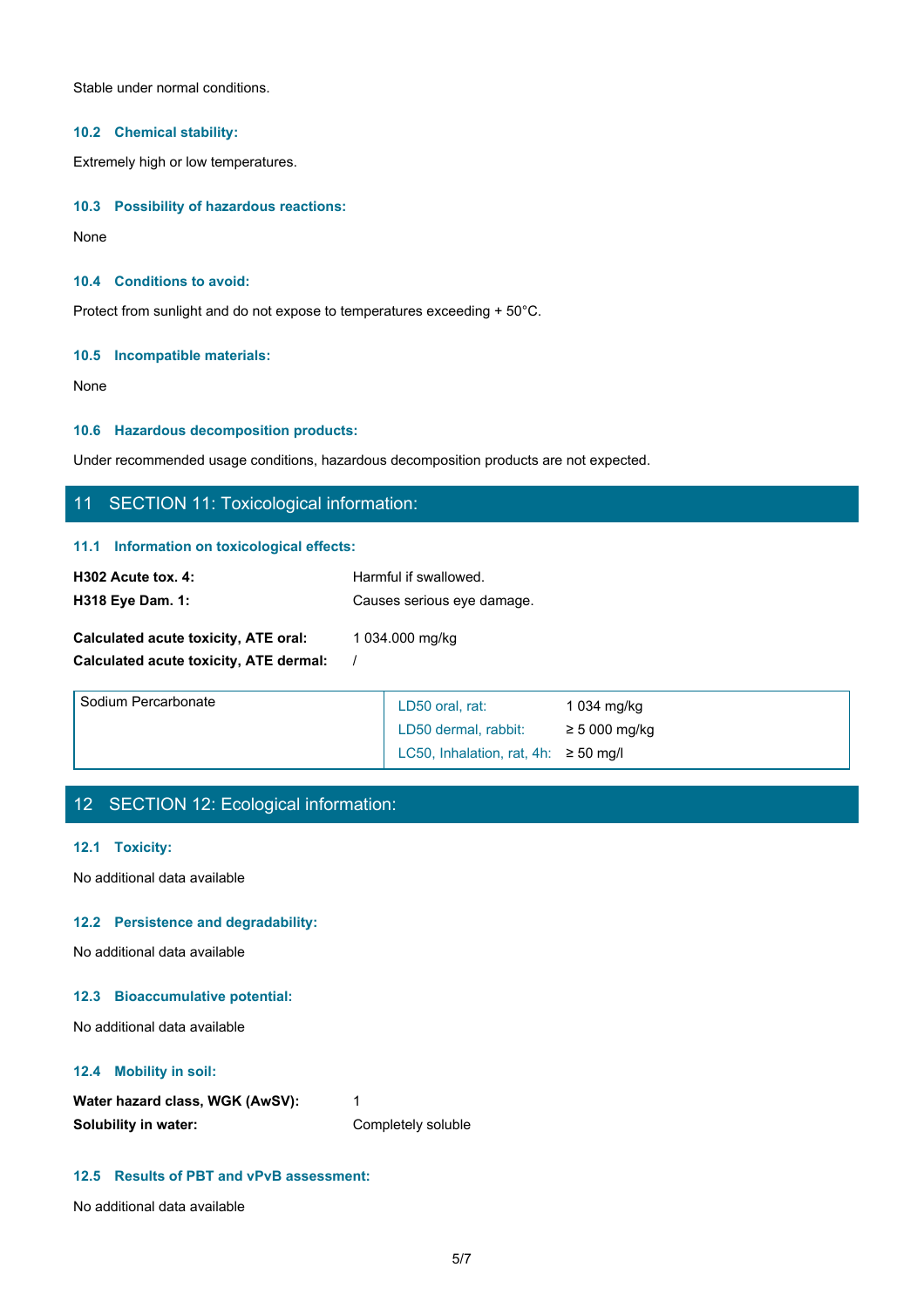### **12.6 Other adverse effects:**

No additional data available

# 13 SECTION 13: Disposal considerations:

#### **13.1 Waste treatment methods:**

The product may be discharged in the indicated percentages of utilization, provided it is neutralised to pH 7. Possible<br>The product may be discharged in the indicated percentages of utilization, provided it is neutralised restrictive regulations by local authority should always be adhered to.

# 14 SECTION 14: Transport information:

### **14.1 UN number:**

3378

### **14.2 UN proper shipping name:**

UN 3378 Sodium carbonate peroxyhydrate, 5.1, III, (E)

#### **14.3 Transport hazard class(es):**

| Class(es):                           |                |
|--------------------------------------|----------------|
| Identification number of the hazard: | Not applicable |

### **14.4 Packing group:**

III and a structure of the structure

### **14.5 Environmental hazards:**

Not dangerous to the environment

#### **14.6 Special precautions for user:**

**Hazard characteristics:** Risk of ignition and explosion. Risk of vigorous reaction, ignition and explosion in contact with combustible or flammable substances. **Additional guidance:** Avoid mixing with flammable or combustible substances (e.g. sawdust).



# 15 SECTION 15: Regulatory information:

**15.1 Safety, health and environmental regulations/legislation specific for the substance or mixture:**

| Water hazard class, WGK (AwSV):   |  |  |
|-----------------------------------|--|--|
| Volatile organic component (VOC): |  |  |

**Volatile organic component (VOC):** /

**Composition by regulation (EC)**

**648/2004:**

Oxygen-based bleaching agents > 30%